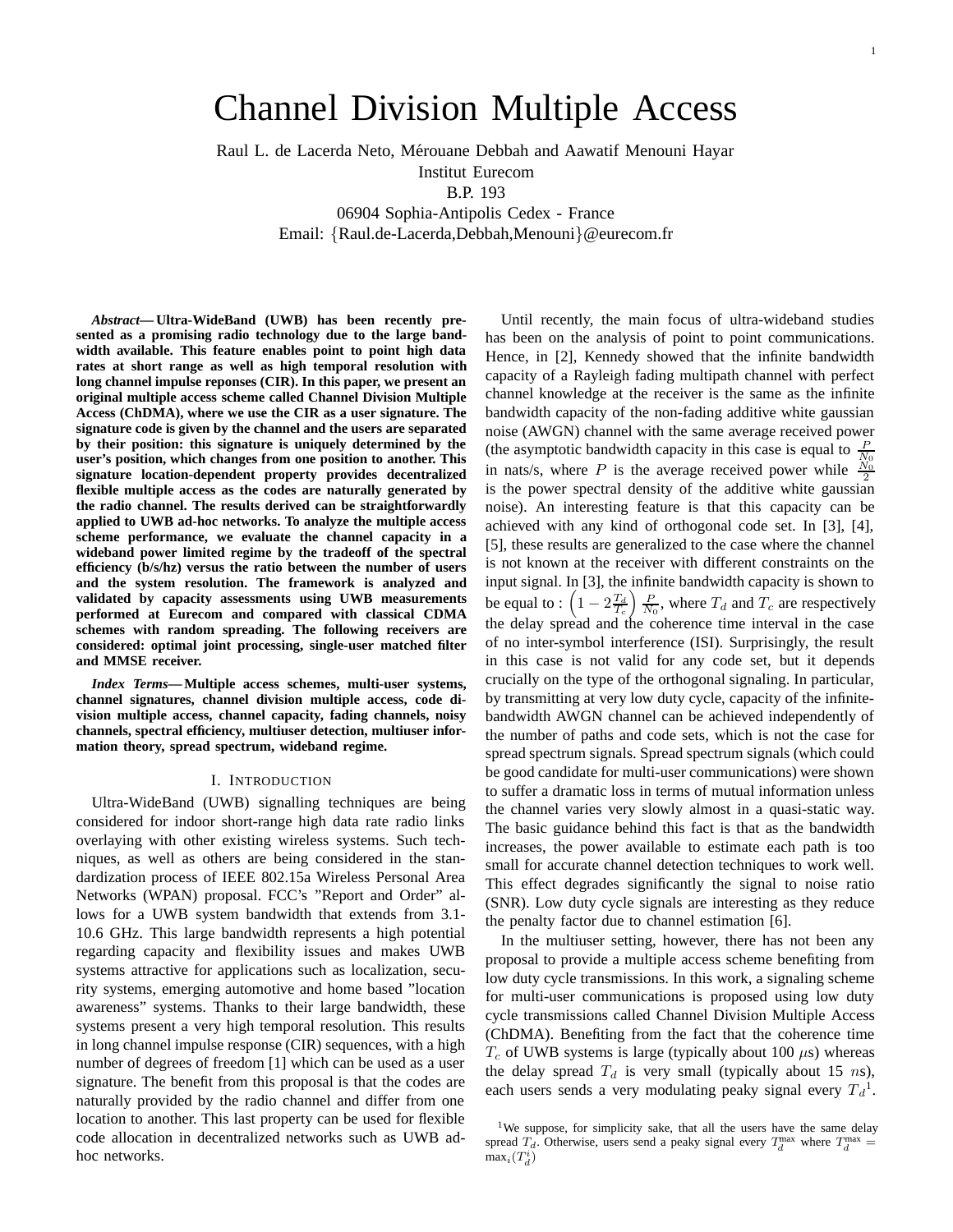

Fig. 1. Channel Impulse Division Multiple Access Scheme with three users.

Fig. 2. Channel Division Multiple Access signaling.

The resulting impulse response modulates the signal of interest and is decorrelated of any other user sending information at the same time and in the same band. The system is equivalent to an uplink code division multiple access (CDMA) with random spreading system for which the capacity region is known [7]. Due to the fact that  $\frac{T_d}{T_c}$  is small, the channel estimation occurrence will be limited and the power dedicated to estimate the channel when the bandwidth increases is bounded. Moreover, the high number of degrees of freedom of the channel provide enough uncorrelated random spreading codes to separate the users. Note finally that the low spectral efficiency typical of wideband systems does not imply that the communication is wasteful of channel resources or that the system operates far from channel capacity. In multiuser channels, the spectral efficiency achieved by any user may be small but the sum of the data rates may actually be near the channel capacity.

The remainder of this paper is organized as follows. In Section II, we describe the system model of the ChDMA architecture and provide the capacity expressions for the system. In Section III, we detail the measurement campaign performed at Eurecom Institute in a typical office environment. In Section IV, the capacity results of the ChDMA proposal are evaluated and compared with the capacity of the CDMA system with random spreading in a non-fading AWGN channel. The Section V is dedicated to a brief discussion about the ChDMA proposal and our perspectives.

#### II. SYSTEM MODEL

To build the system model, we consider a fading channel with additive white gaussian noise, like typical ultra-wideband wireless environments. Furthermore, considering the uplink case, we assume that the system employs  $K$  users, where each user wants to communicate towards the same destination as shown in Fig. 1. Each user transmits a low duty modulating signal as presented in Fig. 2. The signal is transmitted every  $T<sub>d</sub>$ . In this case, the symbol received at the access point is given by:

$$
y = Hs + n,\tag{1}
$$

where **y** is a  $N \times 1$  vector with  $N = \frac{W}{W_c}$ , which W is the bandwidth allocated for the ultra-wideband signal and  $W_c$  is the frequency resolution.  $\mathbf{H} = [\mathbf{h}_1, ..., \mathbf{h}_K]$  is a  $N \times K$  matrix which contains the frequency response vector  $\mathbf{h}_i$  of each user i. **n** is a  $N \times 1$  additive white gaussian noise vector of variance  $\sigma^2$ .

In the system employment, the ISI is avoided due to the fact that users transmit only every  $T_d$ . **s** is a  $K \times 1$  vector which contains the transmitted symbols of the various users, typically  $\{+1, -1\}$  due to the low spectral efficiency of wideband signals. As a consequence, we can consider that the channel impulse responses works as users signatures to access the environment, like a multiple access scheme as CDMA. It is important to note that the impulse radio has long been seen as a modulation scheme and never as a multiple access scheme.

Note that each user has a particular channel  $h_i$ , and we suppose that each channel is independent from the others<sup>2</sup>. Because of this assumption, it is possible to use the channel signature to separate the signals that come from different users. The system can achieve very good spectral efficiency as long as the number of users is high compared to the delay spread and the coherence time is quite long. Moreover, the system is flexible in the sense that the spectral efficiency of the system depends mainly on the number of users and increases for each user (although the total spectral efficiency decreases) as the number of users decreases. In all the following, we assume that for any i,  $\mathbb{E}(|\mathbf{h}_i|^2) = 1$ .

## *A. Spectral Efficiency expressions*

Assuming Gaussian signaling, the instantaneous spectral efficiency is given by:

• For the optimum receiver:

$$
\gamma_{\rm opt} = \frac{1}{N}\log_2\det\left(\mathbf{I}_N + \frac{1}{\sigma^2}\mathbf{H}\mathbf{H}^H\right)
$$

• For the matched filter:

$$
\gamma_{\text{MF}} = \frac{1}{N} \sum_{i=1}^{K} \log_2 \left( 1 + \frac{|\mathbf{h}_i|^4}{\sigma^2 ||\mathbf{h}_i||^2 + \sum_{j=1, j \neq i}^{K} ||\mathbf{h}_i^H \mathbf{h}_j||^2} \right)
$$

• For the MMSE receiver:

$$
\gamma_{\text{MMSE}} = \frac{1}{N} \sum_{i=1}^{K} \log_2 \left( 1 + \mathbf{h}_i^H (\tilde{\mathbf{H}}_i \tilde{\mathbf{H}}_i^H + \sigma^2 \mathbf{I})^{-1} \mathbf{h}_i \right)
$$

2See section II-B for a discussion on this issue.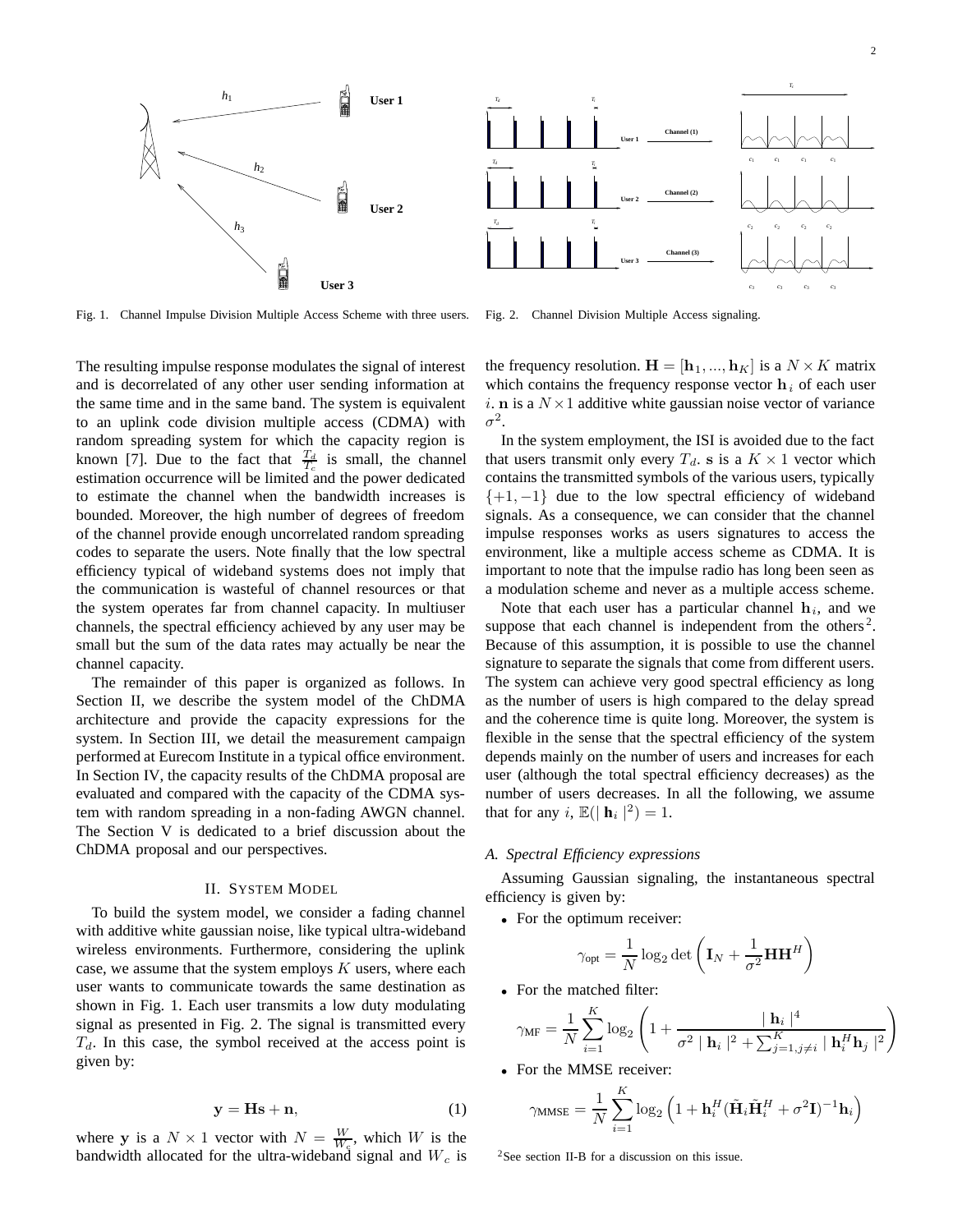where  $H_i$  is an  $N \times K - 1$  matrix, without column  $h_i$ .

For all receiver, the signal to noise ratio  $\frac{1}{\sigma^2}$  is related to the spectral efficiency  $\gamma$  by:  $\frac{1}{\sigma^2} = \frac{N}{K} \gamma \frac{Eb}{N0}$ . The spectral efficiency of these receivers with random spreading has been studied in [7]. In the following, we extend the analysis for real measurement data for which the spreading corresponds to different channels measured and asses the multiple access separability of the system with respect to the bandwidth. Note that Gaussian inputs in the UWB setting are not mandatory to achieve the previous spectral efficiencies. Indeed, for low signal to noise ratios, binary antipodal inputs are as good as Gaussian inputs in the sense that the ratio of mutual information (with BPSK signaling) to capacity approaches unity.

In section IV, comparisons are made with the optimum receiver, the matched filter and the MMSE receiver to the case where we employ a ratio  $\frac{E_b}{N_0}$  equal to 5dB and 10dB. The curves have been plotted only for Gaussian signaling as capacity and mutual information are similar in the low SNR regime (typical of UWB systems and which provides a practical framework for Channel Division Multiple Access as the transmitter sends either positive or negative peaks). To compare the spectral efficiency of our proposal, we simulated a CDMA system where signature waveforms are assigned at random. In this case, each code word is chosen equally like and independent for each user, where each chip corresponds to  $\in \{-\frac{1}{\sqrt{N}}, \frac{1}{\sqrt{N}}\}.$ 

# *B. Degrees of freedom versus number of users*

For a given environment, the problem that arises concerns the maximum number of users that the system can incorporate. Indeed, the environment provides different channel signatures. However, as the number of users increases, the different signatures become more and more correlated as they are generated by the same filter environment. In particular, the number of scatterers and their relative positions will undoubtly determine the maximum number of users. To better understand this effect, consider the matrix **H** of size  $N \times K$  which contains the different signatures of the users. We have,

$$
\lim_{N \to \infty} \frac{1}{K} \mathbf{H} \mathbf{H}^H = \mathbf{R}
$$
 (2)

which is the covariance matrix of the channel. The  $L$  nonzero eigenvalues of the matrix **R** determine the scaling of the spectral efficiency with the optimal receiver. Indeed, for  $K \to \infty$  (and supposing the non-zero eigenvalues equal to  $\lambda_i$ with  $1 \leq i \leq L$ :

• At high SNR:

$$
\frac{1}{N} \log_2 \det \left( \mathbf{I}_N + \frac{1}{\sigma^2} \mathbf{H} \mathbf{H}^H \right) \rightarrow_{\sigma^2 \to 0} \frac{1}{N} \sum_{i=1}^L \log_2(\frac{\lambda_i}{\sigma^2})
$$

• At low SNR (typical of UWB) :

$$
\frac{1}{N}\log_2\det\left(\mathbf{I}_N + \frac{1}{\sigma^2}\mathbf{H}\mathbf{H}^H\right) \to_{\sigma^2 \to \infty} \frac{\sum_{i=1}^L \lambda_i}{N\sigma^2}
$$

which shows that there is a limit in the number of users since the system depends only on  $L$  and not  $K$  anymore for high number of users. The number  $L$  has already been characterized before as the number of degrees of freedom of the wideband channel [8] and this contribution shows once again its key role in the channel division multiple access realm. Studies are still being conducted to characterize the number of degrees of freedom with respect to the spatial position and geometry of the scatterers. Interestingly, one should note that for UWB systems, the spectral efficiency scales with the energy provided by the channel and not the multiplexing gain since one operates at t very low signal to noise ratios.

## III. MEASUREMENT CAMPAIGN

### *A. Equipment and Measurement Setup*

The measurement device used in this study is a wideband vector network analyzer (VNA) which allows complex transfer function (e.g.  $S_{21}$ ) parameter measurements in the frequency domain extending from 10 MHz to 20 GHz. This instrument has low inherent noise  $\ll$ -110 dBm for a measurement bandwidth of 10 Hz) and high measurement speed  $(< 0.5$  $ms$ /point). The maximum number of equally-spaced frequency samples (amplitude and phase) per measurement is 2001. The measurement data are acquired and controlled remotely using the RSIB protocol over an Ethernet network permitting offline signal processing and instrument control in MATLAB.The measurement system is shown in Fig. 3.



Fig. 3. Channel measurement setup.

In order to perform truly wideband measurements with sufficient resolution several bands can be concatenated using consecutive measurements. In this study we performed measurements from 3 to 9 GHz by concatenating 3 groups of 2001 frequency samples per 2 GHz sub-band (3-5 GHz, 5-7 GHz, 7-9 GHz). This yields a 1 MHz spacing between frequency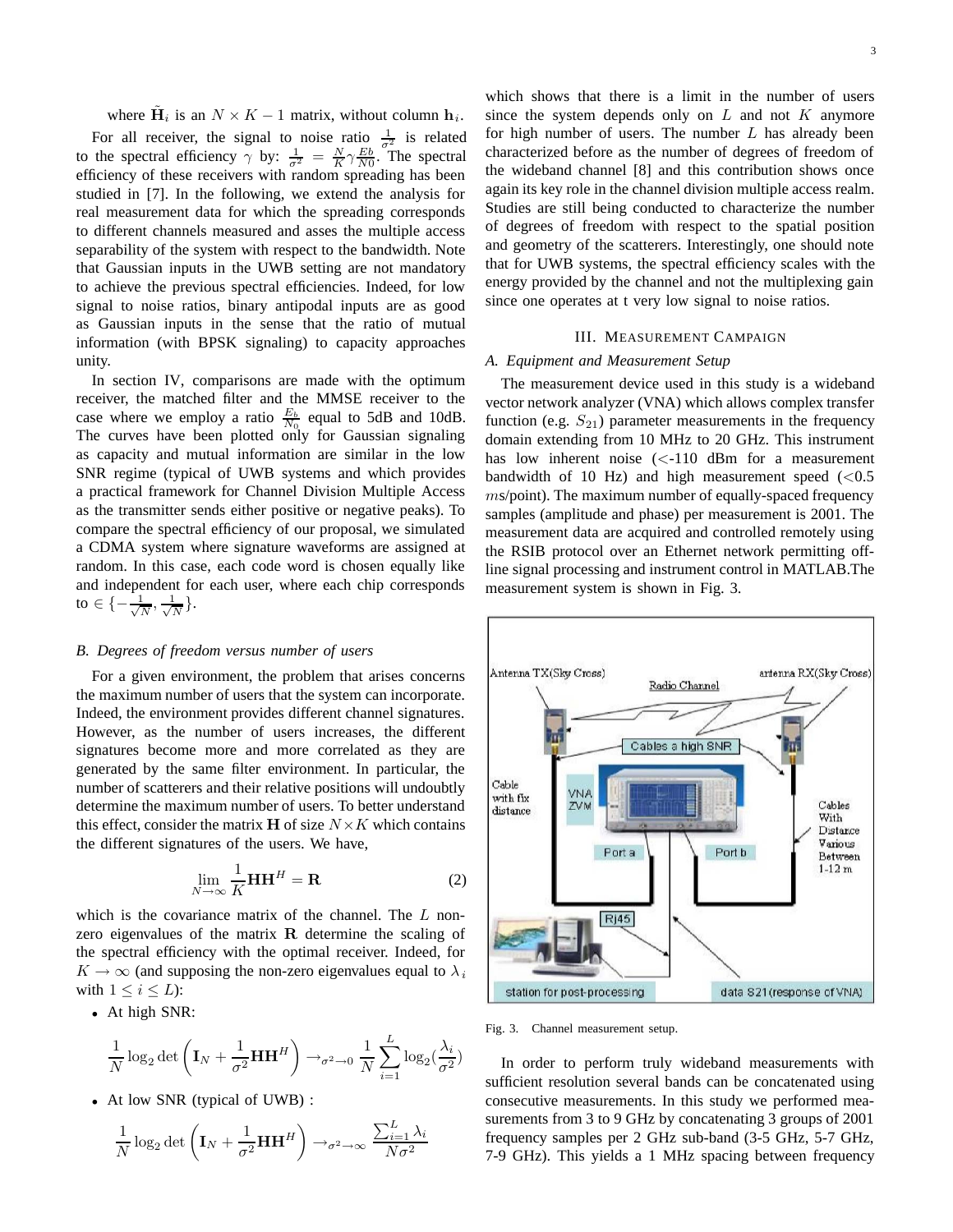

Fig. 4. Transmitter/Receiver positioning.

samples. As discussed in the following section, this resolution was found to be sufficient for the analysis of the second order statistics of the channel impulse response. The corresponding maximum time domain resolution is  $T = 167$  ps in a  $1\mu$ s time-interval. The use of passive elements in the measurement apparatus (cables, SMA connectors, etc.) imposed a systematic and frequent calibration measurement (which was controlled remotely), in order to compensate undesirable frequencydependent attenuation factors that could affect the collected data. Following the VNA's manual recommendations, the calibration "through response" type was selected, and the cables and the connectors were included in this calibration.

The wideband antennas employed in this study are omnidirectional in the vertical plane and have an approximate bandwidth of 7.5 GHz (varying from 3.1 to 10 GHz). They are not perfectly matched across the entire band, with a VSWR (Voltage Standing Wave Ratio,  $VSWR = \frac{1+|\rho|}{1-|\rho|}$ , where  $\rho$  is the wave's coefficient of reflection) varying from 2 to 5 (as an example the antenna has an efficiency of about 82% at 5.2 GHz).

#### *B. Measurement Environment*

Measurements were performed at spatially different locations for both Line-Of-Sight (LOS) and Non-Line-Of-Sight (NLOS). The experiment area is set by fixing the transmitting antenna on a mast at 1 m above the ground on a vertical linear grid (20 cm) close to the VNA and moving the receiver antenna to different locations on a square grid (50 cm x 50 cm) in  $\frac{\lambda_{\text{max}}}{2} = 5$  cm steps. The transmitter/receiver positioning is depicted in Fig. 4. The height of the receiver antenna was also 1m above the ground. This type of propagation scenario clearly targets peer-to-peer applications.

A measurement scenario is described by the transmitter/receiver separation and the presence or lack of a LOS component. The latter was achieved by inserting a large obstacle between the transmitter and receiver in order to block the LOS path. Because of the proximity of the transmitter and receiver, this also has the effect of reducing the amount of scattered paths which reach the receiver and thus the richness of the propagation channel. For the two measurement scenarios with transmitter/receiver separation of 6m representing



Fig. 5. Channel measurement environment.

NLOS and LOS communications, we acquired 400 different complex frequency responses each. Similar experiments with fewer measurements were also made for transmitter/receiver separations varying from 1-12 m in both LOS and NLOS configurations. The measurements were carried out in Eurecom Institute Mobile Communication Laboratory, which is a typical laboratory environment (radio frequency equipment, computers, tables, chairs, metallic cupboard, glass windows,...), as shown in Fig. 5, rich in reflective and diffractive objects. For simplicity, all numerical results reported in this paper refer to the 6m LOS scenarios.

# IV. CAPACITY PERFORMANCE AND COMPARISON RESULTS

In this section, we analyze some of the results obtained by using the measurements of a real environment. Considering the measurements carried at a typical laboratory environment, we assumed that each user channel is given by the channel reponse of a measured transmitter-receiver with fixed positions separated by  $\frac{\lambda_{max}}{2}$  = 5 cm, which gives a total of 400 users. It is important to note that this assumption does not represent a real case, because all the users are close to each other, implying in a higher correlation between the signals from different users when compared with the case where the users are spread in the hole environment. Furthermore, a pretreatment in the measured data was done with the objective to be fair with the comparison. This treatment was employed to guarantee that the total system power was constant, by normalizing the channel impulse response of each user, i.e., each channel column vector  $h_i$  was assumed to have norm equal to  $1<sup>3</sup>$ . In the same vein, the CDMA codes were generated in the way that each code word has norm  $\|\mathbf{c}_i\|$  equal to 1.

In Fig. 6 and 7, we show the spectral efficiency of two systems when Gaussian signaling is employed. One of the systems is the ChDMA, which uses the CIR of each user, and the other is a CDMA-based system with random pseudonoise codes. The spectral efficiency is evaluated in terms of

<sup>3</sup>We normalized the channel by dividing all the elements of the vector **h***<sup>i</sup>* by  $\|\mathbf{h}_i\|$ .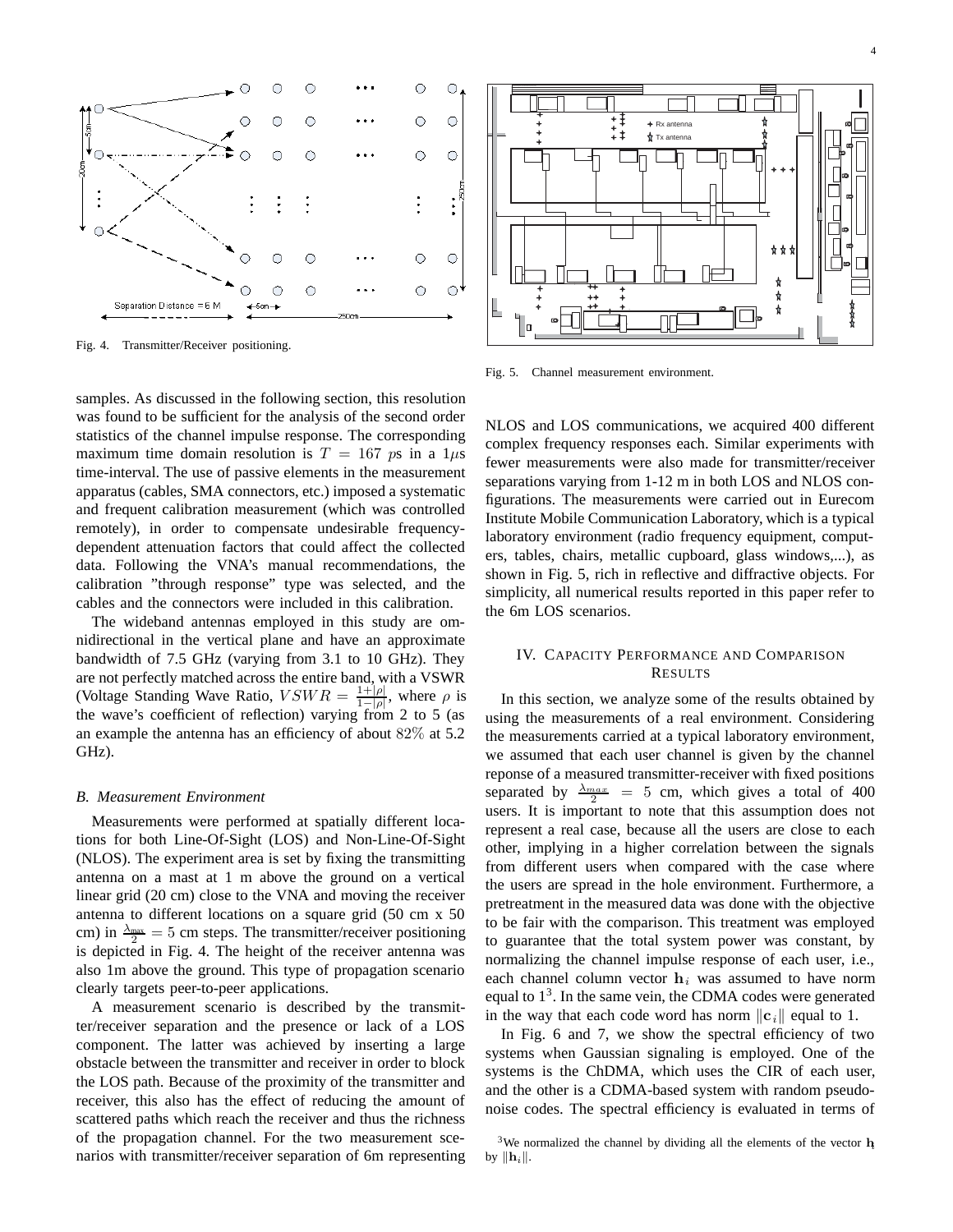

Fig. 6. Capacity comparison in a Gaussian signaling assumption with  $\frac{E_b}{N_0}$  = 5dB.

the ratio between users/chips, or users/resolution, of three different receivers (Optimal receiver, Match Filter receiver and Minimum Mean Square Error receiver).

The curves presented in Fig. 6 were simulated for a  $\frac{Eb}{N^o}$ of 5dB. As we can see, the performance of the CDMA-based case presents better results than the ChDMA case. Despite this, when we employ MMSE receivers, the gain is not very significative, showing almost the same performance as the CDMA-based case. This result imply that it is possible to build receivers for the ChDMA that is able to achieve a performance comparable to the CDMA capacity.

In Fig. 7, we present the curves for a  $\frac{Eb}{N_o}$  of 10dB. As said before, the performance of the CDMA-based case presents better results than the ChDMA case, but when we employ optimal or MMSE receivers, the gain is not very significative.

It is important to note that the results presented for the CDMA case is for a AWGN channel, i.e., the channel does not have multipaths, which is an unfair assumption when we consider real channels. Actually, when we employ CDMA systems in real channels, it is necessary to add some complex structures like scrambling codes, which increases the code length and the computational complexity of the receiver. In this cases, the CDMA system needs to know the channel information to adapt the transceiver architecture with the objective to maximize the system capacity and to ameliorate the spectral efficiency to be able to achieve high data rates.

The only assumption that we need to consider to employ the ChDMA is the knowledge of the channel at the receiver. Moreover, the natural codes generated by the environment introduces a natural privacy, which can be exploited without additional complexity.

# V. CONCLUSION

In this paper, we have provided a constructive scheme for multiple access using low duty cycle nicknamed Channel Division Multiple Access. The genuine idea is to benefit from the richness of the channel which provides code separability



Fig. 7. Capacity comparison in a Gaussian signaling assumption with  $\frac{E_b}{N_0}$ 10dB.

of the users in a natural way. Some performance results have been presented to illustrate the capacity that this scheme can achieve. Despite the unfair comparison, where the considered channel was built without considering the spread of the users all over the environment, the ChDMA scheme have shown to be able to achieve close to CDMA performance without centralized code allocations. Furthermore, in the simulations, we could note that the performance of the ChDMA scheme is critically dependent of the receiver structure, but the analyzed receivers were not able to achieve the optimal performance.

Focusing almost completely on the description of the ChDMA scheme, we have shown only some performance results of this scheme when a Gaussian signature is employed in a LOS environment. As future work, a detailed evaluation of the impact of the modulation and the environment should be done. Furthermore, it is also of interest to evaluate and to propose other types of receivers, where are more adapted for this multiple access scheme. Further studies are being conducted taking account mutual information criteria as well channel estimation mismatches.

#### **REFERENCES**

- [1] R. L. de Lacerda Neto, A. M. Hayar, M. Debbah, and B. Fleury, "A maximum entropy approach to ultra-wideband channel modelling," in *IEEE International Conference on Acoustics, Speech and Signal Processing*, Toulouse, France, May 2006 (Submitted).
- [2] R. S. Kennedy, *Fading Dispersive Communication Channels*. New York, USA: Wiley, 1969.
- [3] I. E. Telatar and D. N. C. Tse, "Capacity and Mutual Information of Wideband Multipath Fading Channels," *IEEE Trans. on Information Theory*, pp. 1384 –1400, July 2000.
- [4] V. Subramanian and B. Hajek, "Broad-band Fading Channels: Signal Burstiness and Capacity," *IEEE Trans. on Information Theory*, pp. 809– 827, Apr. 2002.
- [5] M. Médard and R. G. Gallager, "Bandwidth Scaling for Fading Multipath Channels," *IEEE Trans. on Information Theory*, pp. 840–852, Apr. 2002.
- [6] D. Porrat, D. N. C. Tse, and S. Nacu, "Channel uncertainty in ultra wideband communication systems," *IEEE Transactions on Information Theory*, 2005 (Submitted).
- [7] S. Verdu and S. Shamai, "Spectral Efficiency of CDMA with Random Spreading," *IEEE Trans. on Information Theory*, pp. 622–640, Mar. 1999.